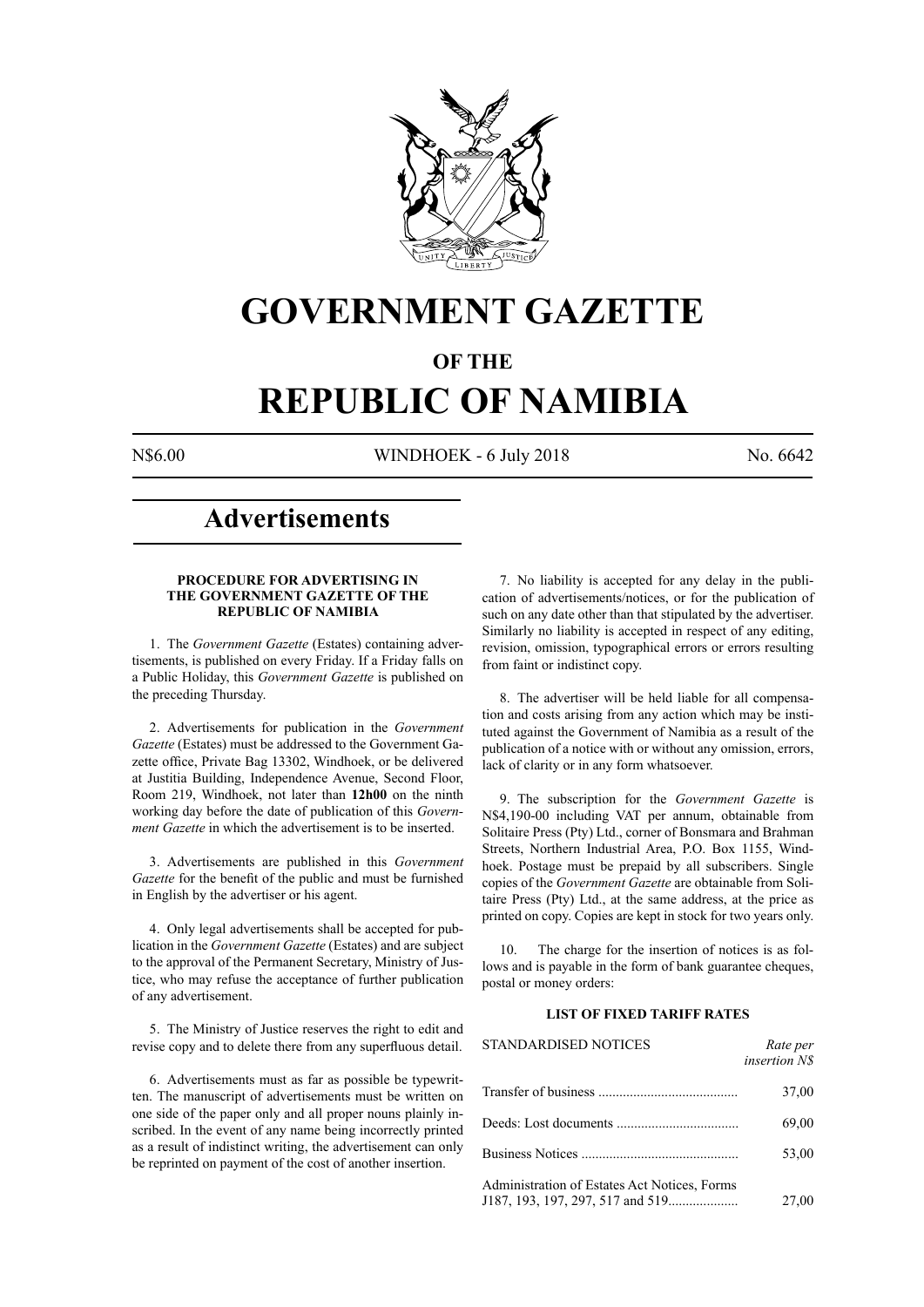| Insolvency Act and Companies Act Notices:                                                                                                                                                               | 48,00  |
|---------------------------------------------------------------------------------------------------------------------------------------------------------------------------------------------------------|--------|
| N.B. Forms 2 and 6 additional statements according<br>to word count table, added to the basic tariff.                                                                                                   | 333,00 |
| Naturalisation notices (including a reprint for the                                                                                                                                                     | 27,00  |
| Unclaimed moneys - only in the Government<br>Gazette, closing date 15 January (per entry of                                                                                                             | 13,00  |
|                                                                                                                                                                                                         | 53,00  |
|                                                                                                                                                                                                         | 27,00  |
| <b>NON-STANDARDISED NOTICES</b>                                                                                                                                                                         |        |
| Company notices:                                                                                                                                                                                        |        |
| Short notices: Meetings, resolutions, offers of<br>compromise, conversions of companies, voluntary<br>windings-up, etc.: closing of members' registers<br>for transfer and/or declarations of dividends | 120,00 |
| Declaration of dividends with profit statements,                                                                                                                                                        | 267,00 |
| Long notices: Transfers, changes in respect of<br>shares or capital, redemptions, resolutions,                                                                                                          | 373,00 |
|                                                                                                                                                                                                         | 120,50 |

#### **FORM J 187**

#### **LIQUIDATION AND DISTRIBUTION ACCOUNTS IN DECEASED ESTATES LYING FOR INSPECTION**

In terms of section 35(5) of Act 66 of 1965, notice is hereby given that copies of the liquidation and distribution accounts (first and final, unless otherwise stated) in the estates specified below will be open for the inspection of all persons interested therein for a period of 21 days (or shorter or longer if specially stated) from the date specified or from the date of publication hereof, whichever may be the later, and at the offices of the Master and Magistrate as stated.

Should no objection thereto be lodged with the Master concerned during the specified period, the executor will proceed to make payments in accordance with the accounts.

1764/2017 JOERING Munru Paul Balfore, 3907- 2400259, Outjo. Outjo. Windhoek. Bank Windhoek Limited, Trust Department, P.O. Box 15, Windhoek.

915/2017 MOSTERT Martienus Stefanus, 46113000117, Henties Bay. Helena Petronella Mostert, 48053100082. Swkopmund. Windhoek. Bank Windhoek Limited, Trust Department, P.O. Box 15, Windhoek.

656/2012 PRETORIUS Evelyn Catherine, 450113- 0800211, Erf 2361, Louis Hendricks Avenue, Khomasdal. Windhoek. Nakamhela Attorneys, Kessler Flats 6, 2 Teinert Street, P.O. Box 5691, Windhoek, Namibia.

497/2017 BOHN Gertrud Emma, 40120600188, Erf 7497, No. 11 Liszt Street, Windhoek, Namibia. Windhoek.

| Liquidators' and other appointees' notices                    | 80,00  |
|---------------------------------------------------------------|--------|
| Gambling house licences/Liquor licences                       | 120,00 |
| <b>SALES IN EXECUTION AND OTHER PUBLIC SALES:</b>             |        |
|                                                               | 207.00 |
| Public auctions, sales, tenders and welfare<br>organisations: |        |
|                                                               | 69.00  |
|                                                               | 171,00 |
|                                                               | 253,00 |
| ORDERS OF THE COURT                                           |        |

| Provisional and final liquidations or                  |        |
|--------------------------------------------------------|--------|
|                                                        | 157,00 |
| Reduction of change in capital mergers, offers         |        |
|                                                        | 373,00 |
| Judicial managements, <i>curator bonis</i> and similar |        |
|                                                        | 373,00 |
|                                                        | 48,00  |
| Supersession and discharge of petitions (J.158)        | 40,00  |

11. The charge for the insertion of advertisements other than the notices mentioned in paragraph 10 is at the rate of N\$13,00 per cm double column. (Fractions of a cm must be calculated as a cm).

12. No advertisements shall be inserted unless the charge is prepaid. Cheques, drafts, postal or money orders must be made payable to the Ministry of Justice, Private Bag 13302, Windhoek.

Nakamhela Attorneys, Kessler Flats 7, 2 Teinert Street, P.O. Box 5691, Windhoek, Namibia.

1656/2016 WALTER Hiltrut Erika, 4412230018, Unit 1, Susanne Grau Park, Erf 8474, 29 Bismarck Street, Windhoek. Windhoek. Nakamhela Attorneys, Kessler Flats 6, 2 Teinert Street, P.O. Box 5691, Windhoek, Namibia.

1532/2017 BASSINGTHWAIGHTE John Douglas, 43111800067, 15 Schwester Frieda Street, Vineta, Swakopmund. Swakopmund. Windhoek. Kinghorn Associates, P.O. Box 1455, Swakopmund.

 $\mathcal{L}_\text{max}$ 

#### **FORM J 193**

#### **NOTICE TO CREDITORS IN DECEASED ESTATES**

All persons having claims against the estates mentioned below are hereby called upon to lodge their claims with the executors concerned, within 30 days (or otherwise as indicated) calculated from the date of publication hereof. The information is given in the following order: Estate number, surname and Christian names, date of birth, identity number, last address, date of death; surviving spouse's names, surname, date of birth and identity number; name and address of executor or authorised agent, period allowed for lodgement of claims if other than 30 days.

315/2018 KROHNE Elizabeth Margritha, Windhoek, 15 May 1946, 46051500103, Keetmanshoop, 10 January 2018. Bank Windhoek Ltd, P.O. Box 15, Windhoek.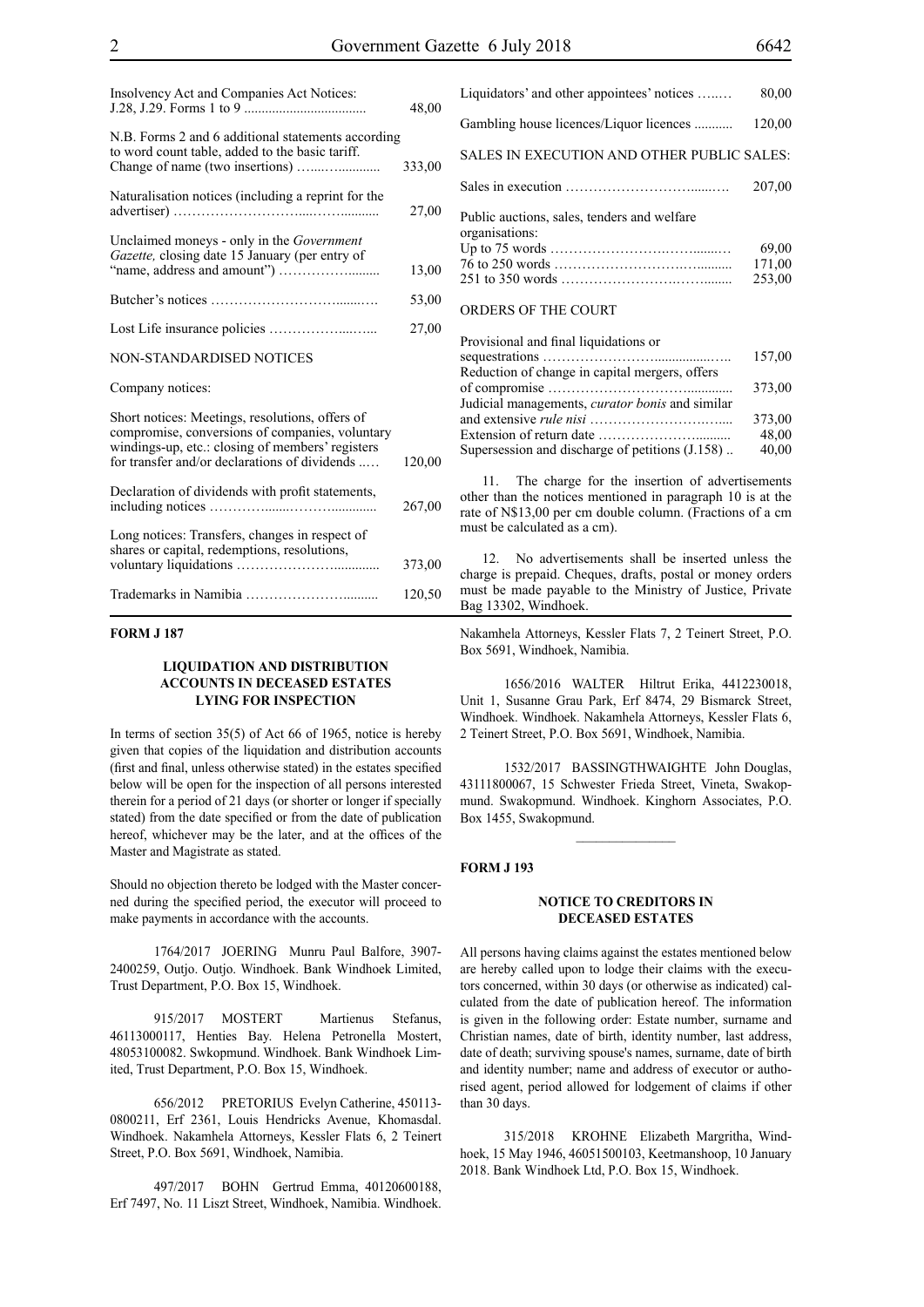713/2018 KATJIVIRUE Aphas, Windhoek, 31 January 1936, 36013100063, Windhoek, 29 September 2017. Erica Katjivirue, 39122200045. Standard Executors & Trustees, P.O. Box 2164, Windhoek, Namibia.

716/2018 VILJOEN Willem Stephanus, Windhoek, 8 September 1946, 46090800406, Walvis Bay, 27 April 2018. Susanna Elizabeth Viljoen, 52041300558. Standard Executors & Trustees, P.O. Box 2164, Windhoek, Namibia.

717//2018 BORNMAN Christiaan Heronimus, Windhoek, 19 November 1942, 42111900117, Farm Okakango Berg, 28 April 2016. Standard Executors & Trustees, P.O. Box 2164, Windhoek, Namibia.

570/2018 KAMBONDE Leonard, Windhoek, 2 August 1948, 48080200580, Ihongo, Onayena, 17 February 2018. Lahja Kambonde, 63060604355. Standard Executors & Trustees, P.O. Box 2164, Windhoek, Namibia.

905/2018 DENTLINGER Willem Gustav, Windhoek, 12 June 1951, 51061200124, Rehoboth, 31 May 2018. FNB Trust Services Namibia (Pty) Ltd, P.O. Box 448, Windhoek, Namibia.

890/2018 BEUKES Susanna Elizabeth, Windhoek, 18 July 1930, 30071800379, Swakopmund, 10 May 2018. FNB Trust Services Namibia (Pty) Ltd, P.O. Box 448, Windhoek, Namibia.

864/2018 GEYSER Debra Mary, Windhoek, 15 September 1961, 61091510059, Windhoek, 12 May 2018. F.M. Oehl Trust cc, Unit 7, 32 Schanzen Road, P.O. Box 90290, Windhoek, Namibia.

173/2018 PETRUS Albertina, Windhoek, 4 April 1963, 63040404954, Omashaka Village, Ondangwa, 31 January 2018. Festus Porupili Petrus, 2 February 1964, 64020202699. Dr. Weder, Kauta & Hoveka Inc., 3rd Floor, WKH House, Jan Jonker Road, Ausspannplatz, P.O. Box 864, Windhoek, Namibia.

734/2018 KAMBONDE Kristofina Kaunapawa, Windhoek, 2 July 1966, 66070200861, Erf No. 141, Ndama Porper Street, Millenium Park, Rundu, 22 March 2018. Dr. Weder, Kauta & Hoveka Inc., 3rd Floor, WKH House, Jan Jonker Road, Ausspannplatz, P.O. Box 864, Windhoek, Namibia.

726/2018 DANIELS Raul Roberto, 13 June 1982, 82061310532, Erf No. 1533, West Street, Okahandja, 28 December 2017. Dr. Weder, Kauta & Hoveka Inc., 3rd Floor, WKH House, Jan Jonker Road, Ausspannplatz, P.O. Box 864, Windhoek, Namibia.

1150/2017 BEUKES Timotheus Johannes, Windhoek, 20 December 1923, 2312200200040, Farm Gaugub No. 345, Rehoboth District, 22 June 1987. Dr. Weder, Kauta & Hoveka Inc., 3rd Floor, WKH House, Jan Jonker Road, Ausspannplatz, P.O. Box 864, Windhoek, Namibia.

825/2018 LE ROUX Carel Jacobus, 31 May 1956, 56053100242, Keetmanshoop, Karas Region, 18 May 2018. Jacomina le Roux, 12 January 1946, 46011200869. Rissik, Cox & Probart, No. 34 5th Avenue, P.O. Box 90, Keetmanshoop.

40/2018 LUMBU Simon Dhimbulikweni, Windhoek, 3 November 1985, 85110310197, Osire, Otjiwarongo, 12 December 2017. Nakamhela Attorneys, Kessler Flats 7, 2 Teinert Street, P.O. Box 5691, Windhoek, Namibia.

326/2018 HAIMBODI Onesmus, Windhoek, 6 July 1953, 53070600387, Okatale-Obibo, Ohangwena Region, 22 November 2017. Esther Kebby Jonas, 11 July 1967, 67110701086. P.D. Theron & Associates, P.O. Box 25077, Windhoek, Namibia.

493/2018 ANGEMUND Gerhard Leon, Windhoek, 27 November 1967, 67112700418, Erf 2827, Dawid Goeieman Street, Khomasdal, Windhoek, 17 February 2018. Kirsten & Co. Incorporated, P.O. Box 4189, Windhoek.

890/2016 SHAVUKA Johannes, Windhoek, 16 December 1959, 59121600163, Erf 2652, Goreangab, Tolla Street, 2 March 2016. Eva Uazeua, 21 October 1969, 69102100770. Namib Capital Investments cc, P.O. Box 80455, Olympia, Windhoek.

815/2018 HOABEB Dantago Nicodemus, Windhoek, 18 December 1955, 55121800231, Erf 628, 1 Hadeda Street, Hochland Park, Windhoek, 18 April 2018. Hilaria Hoabes, 61011700530. Harmony Capital Investments (Pty) Ltd, P.O. Box 6507, Ausspannplatz, Windhoek.

487/2018 PACK Carmen Caroline Friederike, Windhoek, 15 April 1928, 2804150058181, Unit 141, Wilro Park Retirement Village, Wilro Park, Roodepoort, Gauteng, RSA, 28 February 2017. Marshall Fourie, P.O. Box 112, Allenswek, Roodepoort, Gauteng, RSA.

 $\frac{1}{2}$ 

#### **FORM J29**

#### **FIRST MEETING OF CREDITORS, CONTRIBUTORIES MEMBERS OF DEBENTURE HOLDERS OF SEQUESTRATED ESTATES, COMPANIES BEING WOUND UP OR PLACED UNDER JUDICIAL MANAGEMENT**

The estates and companies mentioned below having been placed under sequestration, being wound up or having been placed under provisional judicial management by order of the High Court of Namibia, the Master of the High Court hereby gives notice pursuant to section 17(4) and 40(1) of the Insolvency Act, 1973, and sections 361(1), 370(1) and 435 of the Companies Act, 2004, that a first meeting of creditors, contributories, members or debenture holders of the said estates or companies will be held on the dates and at the times and places mentioned below, for proof of claims against the estates or companies, the election of trustees, liquidators or judicial managers or provisional judicial managers or for the purposes referred to in section 370 or 437 of Act No. 28 of 2004, as the case may be.

Meetings in a district in which there is a Master's office, will be held before the Master, elsewhere they will be held before the Magistrate:

W27/17 **Forca Construction (Plty) Ltd.** Date upon which order was made: 14 March 2018. Date, time and place of meeting: 18 July 2018, 10h00, at the Master of the High Court, Master's Building, John Meinert Street, Windhoek.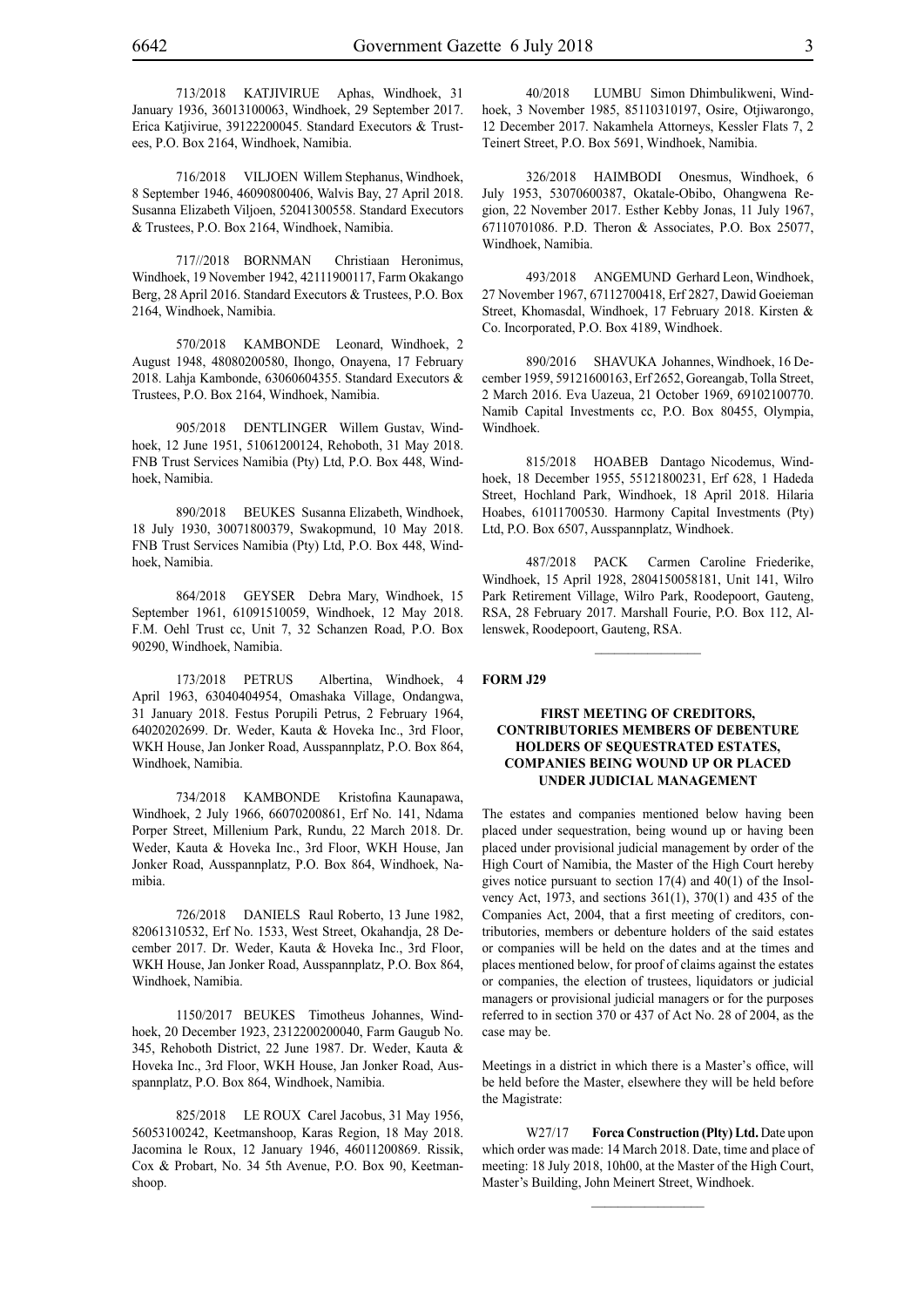#### **FORM 1**

#### **APPOINTMENT OF TRUSTEES AND LIQUIDATORS AND PROOF OF CLAIMS IN SEQUESTRATED ESTATES OR COMPANIES BEING WOUND UP**

Pursuant to subsection (3) of section fifty-six, section seventyseven and subsection (3) of section forty of the Insolvency Act, 1936, section 339, 366, 375 (5)(b) and 402 of the Companies Act, 1973, notice is hereby given that the persons mentioned below have been appointed trustee or liquidators, as the case may be, and that persons indebted to the estate or companies are required to pay their debts to them forthwith unless otherwise indicated.

Meetings of creditors of the said estate or companies will be held on the dates and the times and places mentioned below, for proof of claims against the estates or companies, for the purpose of receiving the trustees' or liquidators' reports as to the affairs and conditions of the estates or companies and for giving the trustees or liquidators directions concerning the sale of recovery or any matter relating to the administration thereof.

W19/13 **Sil Verstreams Farming cc** (In Liquidation). I.R. McLaren, Liquidator, Bruni & McLaren, P.O. Box 11267, Klein Windhoek. 18 July 2018 at 10h00 before the Master of the High Court, Windhoek. First and second meeting of members and creditors.

W19/15 **Insolvent Estate: Barend Coenraad Nolte**. I.R. McLaren, Trustee, Bruni & McLaren, P.O. Box 11267, Klein Windhoek. 18 July 2018 at 10h00 before the Master of the High Court, Windhoek. Second general meeting for creditors.

#### **FORM 2**

#### **MEETING OF CREDITORS IN SEQUESTRATED ESTATES OR COMPANIES BEING WOUND UP**

Pursuant to sections *forty-one* and *forty-two* of the Insolvency Act, 1936, notice is hereby given that a meeting of creditors will be held in the sequestrated estates or companies being wound up mentioned below, on the dates, at the times and places and for the purpose thereof.

Meetings in a town in which there is a Magistrate's office, will be held before the Master, elsewhere they will be held before the Magistrate.

The particulars given in the following order: The number of estate/company; the name and description of the estate/company; the date, hour and place of meeting and the purpose of the meeting.

W03/12 **Jan Hendrik Basson Labuschange** (In Liquidation). To be held on 18 July 2018, at 10h00 at the Office of the Master of the High Court, Windhoek. Proof of claims. Alwyn van Straten, 14 Perkin Street, P.O. Box 32098, Windhoek.

 $\frac{1}{2}$ 

#### **FORM 4**

#### **LIQUIDATION ACCOUNTS AND PLANS OF DISTRIBUTION OR CONTRIBUTION IN SEQUESTRATED ESTATES OR COMPANIES BEING WOUND UP**

Pursuant to section 77 of the Co-operatives Act 1996 (as amended) notice is hereby given that the liquidation accounts and plans of distribution or contribution in the estates or companies/cooperatives mentioned below, will lie for inspection of creditors at the offices of the Registrar of Co-operatives, Luther Street, Windhoek and Investment Trust Company (Pty) Ltd .The particulars given are the following order: Name and description of estate/cooperative, description of account, place of account lying for inspection.

W04/18 **Jada (Pty) Ltd** (In Liquidation). First and Final Liquidation and Distribution Account. Office of the Master of the High Court, Windhoek for a period of 14 days as from 6 July 2018. I.R. McLaren, Liquidator, Bruni & McLaren, P.O. Box 11267, Klein Windhoek.

#### **FORM 5**

#### **PAYMENT OF DIVIDENDS AND COLLECTION OF CONTRIBUTIONS IN SEQUESTRATED ESTATES OR COMPANIES BEING WOUND UP**

The liquidation accounts and plans of distribution or contribution in the sequestrated estates or companies being wound up mentioned below having been confirmed on dates mentioned therein, notice is hereby given, pursuant to sub-section (1) of section one hundred and thirteen of the Insolvency Act, 1936, and section 409(2) of the Companies Act, 1973, that dividends are in the course of payment or contributions are in the course of collection in the said estates or companies as set forth below, and that every creditor liable to contribution is required to pay the trustee the amount for which he/she is liable at the address mentioned below.

The particulars are given in the following order: Number of estate or company; name and description of estate or company; date when account confirmed; whether a dividend is being paid or contribution collected or both; name and address of Trustee or Liquidator.

W07/13 **Super Print cc** (In Liquidation). 20 June 2018. No Dividends paid to Concurrent Creditors. First and Final Liquidation and Distribution Account. I.R. McLaren, Liquidator, Bruni & McLaren, P.O. Box 11267, Klein Windhoek.

W12/14 **Greencoal Namibia** (In Liquidation). 20 June 2018. Dividends payable to Concurrent Creditors. First Liquidation and Distribution Account. D.J. Bruni & I.R. McLaren, Joint Liquidators, Bruni & McLaren, P.O. Box 11267, Klein Windhoek.

#### **IN THE HIGH COURT OF NAMIBIA CASE No. HC-MD-CIV-ACT-CON-2017/03766**

 $\frac{1}{2}$ 

In the matter between:

**FIRST NATIONAL BANK OF NAMIBIA LTD** Plaintiff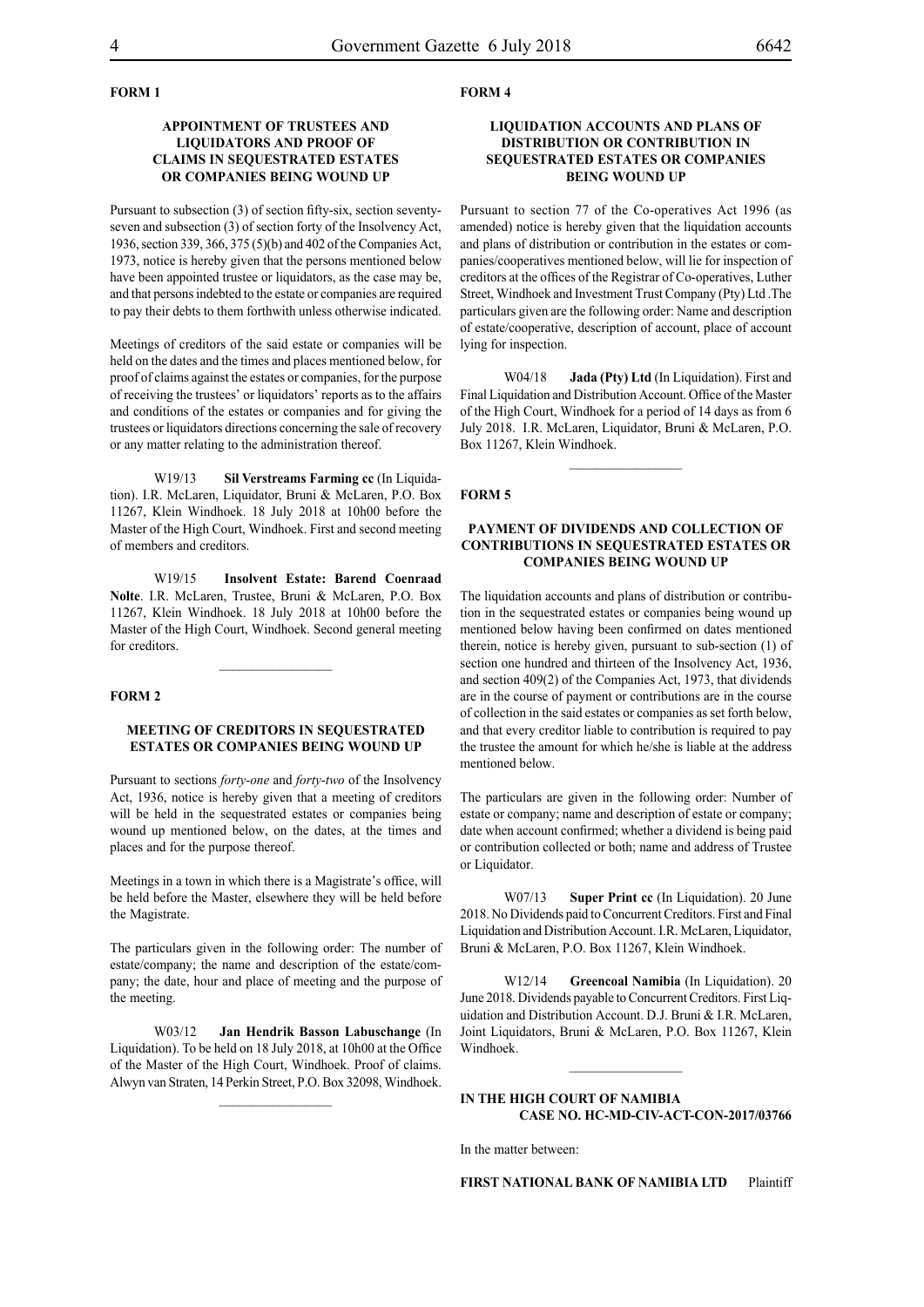and

#### **BELIAM KATJIUANJO** Defendant

#### **NOTICE OF SALE IN EXECUTION OF IMMOVABLE PROPERTY**

Pursuant to a Judgment of the above Honourable Court granted on **7 NOVEMBER 2017**, the following immovable property will be sold without reserve and voetstoots by the Deputy Sheriff of the District of **WINDHOEK** on **24 JULY 2018** at **15h00**  at ERF NO. 9154 (A PORTION OF ERF 8452) EXTENSION NO. 15 MARKET STREET, KATUTURA WINDHOEK.

CERTAIN Erf No. 9154 (A Portion of Erf 8452) Katutura, Extension No. 15 SITUATE In the Municipality of Windhoek (Registration Division "K") MEASURING 330 (three three nil) square metres CONSISTING OF Main Building:  $330m^2 - 1$  x Lounge, 1 x Kitchen, 2 x Bedrooms, l x Shower, l x W/C

> Outside Building: 2 x Servants Rooms, l x Store Room, l x Shower W/C

The "Conditions of Sale-in-Execution" will lie for inspection at the office of the Deputy Sheriff at WINDHOEK and at the Head Office of Plaintiff at WINDHOEK and Plaintiffs Attorneys, Fisher, Quarmby & Pfeifer, at the undermentioned address.

Dated at WINDHOEK this 7th day of JUNE 2018.

FISHER, QUARMBY & PFEIFER LEGAL PRACTITIONER FOR Plaintiff c/o Robert Mugabe & Thorer Streets entrance on Burg Street PO BOX 37 WINDHOEK

#### **IN THE MAGISTRATE'S COURT FOR THE DISTRICT OF WINDHOEK**

 $\frac{1}{2}$ 

**HELD AT WINDHOEK CASE NO. 7033 OF 2017**

In the matter between:

#### **BODY CORPORATE OF CITY HEIGHTS** Execution Creditor

and

**VICTOR MANUEL VICENTI DA SILVA** First Execution Debtor **GONGA FORTUNATO BENTO DA SILVA** Second Execution Debtor

#### **NOTICE OF SALE IN EXECUTION**

IN EXECUTION of a Judgment granted by the above Honourable Court against the Execution Debtors on **11 January 2018,** the following property will be sold by public auction on **19 July 2018**, at **10H00** by the Messenger of the Court for the district of Windhoek in front of the Magistrate's Court, Mungunda Street, Katutura, Windhoek:

- (a) Section No. 11 as shown and more fully described on Section Plan No. 28/1999 in the development scheme known as City Heights, in respect of the land and building or buildings, situate at Windhoek, in the Municipality of Windhoek, Registration Division "K", Khomas Region, of which the floor area, according to the said Sectional Plan, is 93 (Ninety Three) square metres in extent; and
- (b) An undivided share in the common property in the development scheme, apportioned to that Section in accordance with the participation quota as endorsed on that Sectional Plan.

HELD under Certificate of Registered Sectional Title No. 28/1999(11)(UNIT), dated 1 June 1999, with all fixed improvements thereon.

Alleged improvements: 1 x Kitchen (with buildin cup-boards), 1 x Lounge, 2 x Bedrooms (with buildin cup-boards), 1 x Bathroom, Small Balcony

#### **MAIN CONDITIONS OF SALE:**

- 1. The Sale is subject to the provisions of the Magistrate's Court Act 32 of 1944, as amended.
- 2. The property will be sold "voetstoots" according to the existing title deed.
- 3. One tenth of the purchase price will be payable immediately after the Sale in cash, the balance against transfer to be secured by a bank or building society guarantee.
- 4. The complete conditions of Sale may be inspected at the office of the Messenger of the Court, Windhoek (Tel no: 248568) and at the Plaintiffs Attorneys' offices at the undermentioned address.
- 5. The sale will be in Namibian Dollars and no bid less than N\$1,00 (ONE NAMIBIAN DOLLAR) will be accepted.

DATED AT WINDHOEK on 23 MAY 2018.

VAN DER MERWE-GREEFF ANDIMA INC. ATTORNEYS FOR Plaintiff / EXECUTION CREDITOR 28 CHURCH STREET WINDHOEK

 $\mathcal{L}_\text{max}$ 

**HC-MD-CIV-MOT-EXP-2018/00110 IN THE HIGH COURT OF NAMIBIA, MAIN DIVISION, HELD AT WINDHOEK ON FRIDAY, THE 15th DAY OF JUNE 2018 BEFORE THE HONOURABLE JUSTICE ANGULA**

In the *ex parte* application of:

**XENIUM TRADING CC** Applicant

#### **COURT ORDER**

Having heard **MR VISSER,** Counsel for the Applicant and having read the Application for HC-MD-CIV-MOT-EXP-2018/00110 and other documents filed of record: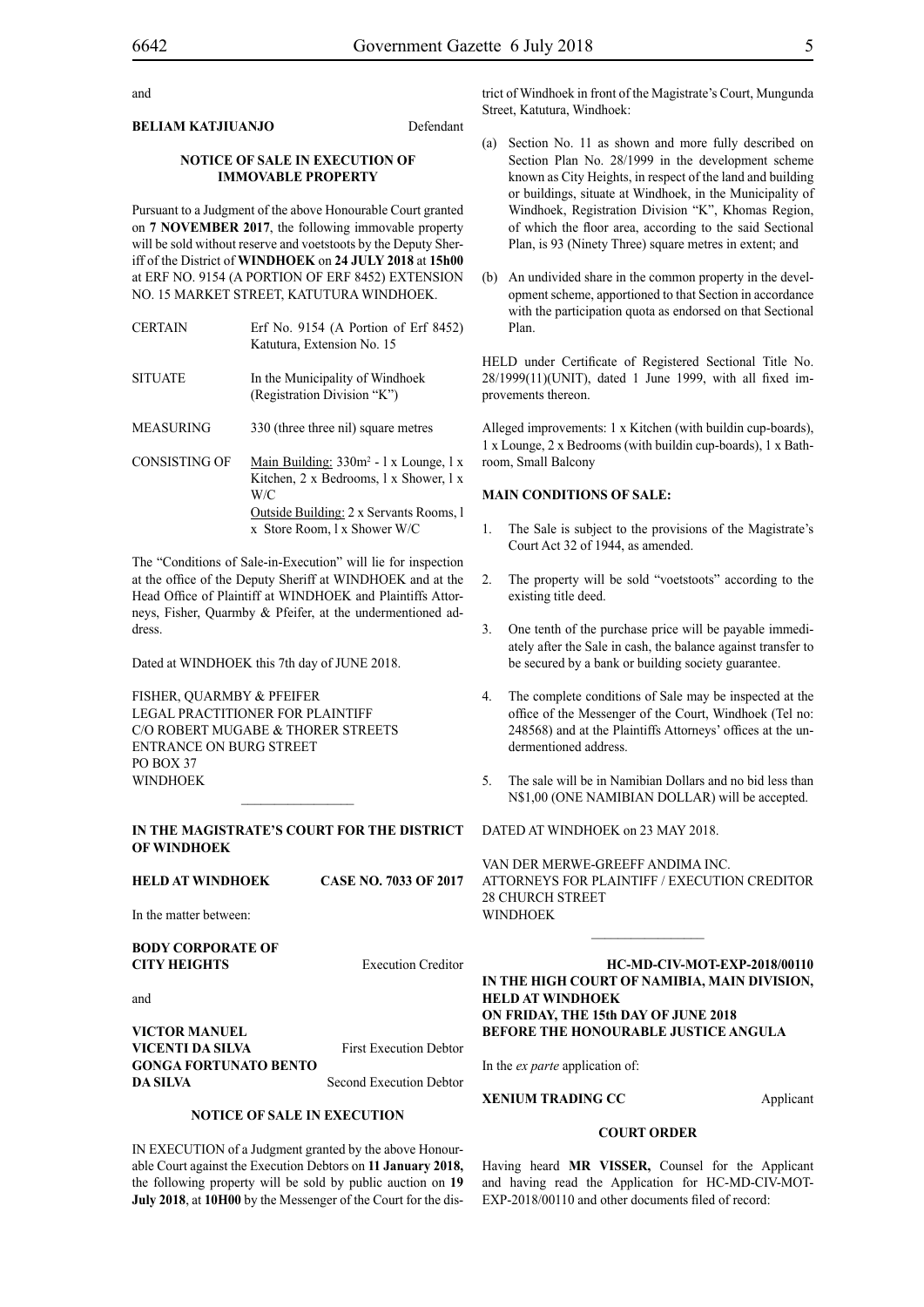#### **IT IS HEREBY ORDERED THAT:**

- 1. That the Applicant be placed under provisional order for liquidation in the hands of the Master of this Court.
- 2. That a *Rule Nisi* is issued calling upon all interested parties to show cause (if any) on/or before the 3 of August 2018 at 10H00 to this Court, why:
	- (a) The applicant should not be placed under final order of liquidation into the hands of the Master of this Court;
	- (b) The costs of this application should not be costs in the liquidation.
- 3. That service of the *Rule Nisi* be effected as follows:
	- (a) By serving a copy of thereof on the applicant's principle place of business; and
	- (b) Publishing a copy thereof in one edition of the Government Gazette and The Namibian newspaper.

#### BY ORDER OF THE COURT

#### REGISTRAR

TO: JACOBUS VISSER On behalf of Applicant Koep & Partners 33 Schanzen Road Windhoek Namibia

The Master of the High Court John Meinert Street, Windhoek

#### **HC-MD-CIV-MOT-EXP-2018/00109 IN THE HIGH COURT OF NAMIBIA, MAIN DIVISION, HELD AT WINDHOEK ON FRIDAY, THE 15th DAY OF JUNE 2018 BEFORE THE HONOURABLE JUSTICE ANGULA**

 $\frac{1}{2}$ 

In the *ex parte* application of:

#### **PORTUGAL WHOLESALER CC** Applicant

#### **COURT ORDER**

Having heard **MS VISSER**, on behalf of the Applicant(s) and having read the Application for HC-MD-CIV-MOT-EXP-2018/00109 and other documents filed of record:

#### **IT IS HEREBY ORDERED THAT:**

- 1. That the Applicant be placed under provisional order for liquidation in the hands of the Master of this Court.
- 2. That a *Rule Nisi* is issued calling upon all interested parties to show cause (if any) on/or before the 3 of August 2018 at 10H00 to this Court, why:
	- (a) The applicant should not be placed under final order of liquidation into the hands of the Master of the this Court;
- (b) The costs of this application should not be costs in the liquidation.
- 3. That service of the *Rule Nisi* be effected as follows:
	- (a) By serving a copy of thereof on the applicant's principle place of business; and
	- (b) Publishing a copy thereof in one edition of the Government Gazette and The Namibian newspaper.
- 4. Granting to the applicant such further and/or alternative relief as this honourable court may deem fit.

#### BY ORDER OF THE COURT

#### REGISTRAR

TO: JACOBUS VISSER On behalf of Applicant Koep & Partners 33 Schanzen Road Windhoek Namibia

The Master of the High Court John Meinert Street, Windhoek

#### **HC-MD-CIV-MOT-EXP-2018/00111 IN THE HIGH COURT OF NAMIBIA, MAIN DIVISION, HELD AT WINDHOEK ON FRIDAY, THE 15th DAY OF JUNE 2018 BEFORE THE HONOURABLE JUSTICE ANGULA**

 $\frac{1}{2}$ 

In the *ex parte* application of:

#### **CHECK-OUT GENERAL DEALER CC** Applicant

#### **COURT ORDER**

Having heard **Mr VISSER**, on behalf of the Applicant and having read the Application for HC-MD-CIV-MOT-EXP-2018/00111 and other documents filed of record:

#### **IT IS HEREBY ORDERED THAT:**

- 1. That the Applicant be placed under provisional order for liquidation in the hands of the Master of this Court.
- 2. That a *Rule Nisi* is issued calling upon all interested parties to show cause (if any) on/or before the 3 of August 2018 at 10H00 to this Court, why:
	- (a) The applicant should not be placed under final order of liquidation into the hands of the Master of this Court;
	- (b) The costs of this application should not be costs in the liquidation.
- 3. That service of the *Rule Nisi* be effected as follows:
	- (a) By serving a copy of thereof on the applicant's principle place of business; and
	- (b) Publishing a copy thereof in one edition of the Government Gazette and The Namibian newspaper.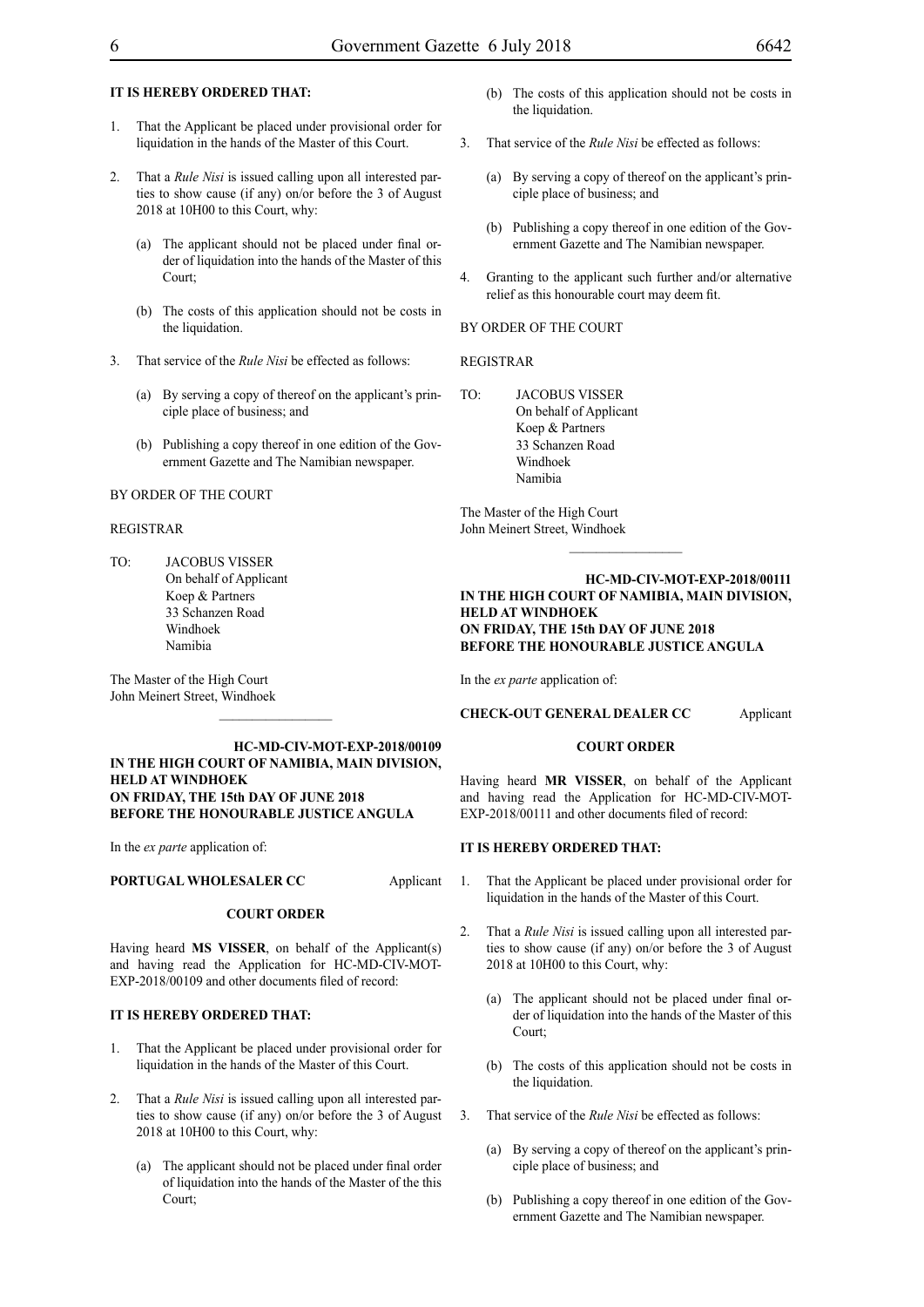#### BY ORDER OF THE COURT

#### REGISTRAR

TO: JACOBUS VISSER On behalf of Applicant Koep & Partners 33 Schanzen Road Windhoek Namibia

The Master of the High Court John Meinert Street, Windhoek

#### **HC-MD-CIV-MOT-GEN-2018/00114 IN THE HIGH COURT OF NAMIBIA, MAIN DIVISION, HELD AT WINDHOEK ON FRIDAY, THE 15th DAY OF JUNE 2018 BEFORE THE HONOURABLE JUSTICE ANGULA**

 $\overline{\phantom{a}}$  ,  $\overline{\phantom{a}}$  ,  $\overline{\phantom{a}}$  ,  $\overline{\phantom{a}}$  ,  $\overline{\phantom{a}}$  ,  $\overline{\phantom{a}}$  ,  $\overline{\phantom{a}}$  ,  $\overline{\phantom{a}}$  ,  $\overline{\phantom{a}}$  ,  $\overline{\phantom{a}}$  ,  $\overline{\phantom{a}}$  ,  $\overline{\phantom{a}}$  ,  $\overline{\phantom{a}}$  ,  $\overline{\phantom{a}}$  ,  $\overline{\phantom{a}}$  ,  $\overline{\phantom{a}}$ 

In the matter between:

**LIFEPOINT INTEGRATED HEALTHCARE SERVICES (PROPIERTARY) LIMITED (SOUTH AFRICA)** Applicant

and

#### **LIFEPOINT INTEGRATED HEALTHCARE SERVICES (PROPIERTARY) LIMITED (NAMIBIA)** Respondent

#### **COURT ORDER**

Having heard **MS VISSER**, on behalf of the Applicant(s) and having read the Application for HC-MD-CIV-MOT-GEN-2018/00114 and other documents filed of record:

#### **IT IS HEREBY ORDERED THAT:**

- 1. That the Respondent be placed under provisional order for liquidation in the hands of the Master of this Court.
- 2. That the rule nisi is issued calling upon all interested parties to show cause (if any) to this Court on 3 August 2018 at 10H00 why:
	- 2.1 The Respondent should not be placed under final order of liquidation into the hands of the Master of this Court; and
	- 2.2 The costs of this application should not be costs in the liquidation.
- 3. The service of the rule nisi be effected as follows:
	- 3.1 Publishing a copy thereof in one edition of the Government Gazette and The Namibian newspaper.

#### BY ORDER OF THE COURT

REGISTRAR

TO: JACOBUS VISSER On behalf of Applicant Koep & Partners 33 Schanzen Road Windhoek Namibia

AND TO: LIFEPOINT INTEGRATED HEALTHCARE SERVICES (PROPIERTARY) LIMITED

(NAMIBIA) Respondent 13 Kasteel Street Luxury Hill Windhoek Khomas Region Namibia 9000

The Master of the High Court John Meinert Street, Windhoek

#### **NOTICE OF SURRENDER OF A DEBTOR'S ESTATE [SECTION 4(1)] of the Insolvency Act 28 of 1936 (as amended)**

 $\frac{1}{2}$ 

NOTICE is hereby given that an application will be made to the Main Division of the High Court of Namibia on Friday, the 6th of July 2018 at 10h00 or as soon as thereafter as the matter can be heard, for the acceptance of the surrender of the estate of **GERHARDT JESSEN,** a major male, married out of community of property and residing at 16 Locke Street, Academia, Windhoek, Republic of Namibia and that a statement of his affairs will lie open for inspection at the office of the Master of the High Court Windhoek and the Magistrate's Office of Grootfontein for a period of fourteen (14) days from the 6th of July to the 26th of July 2018.

Dated at Windhoek this 27th of June 2018.

KOEP & PARTNERS 33 SCHANTZEN ROAD WINDHOEK

#### **NOTICE OF LOST LAND TITLE EXTENSION 3-914**

 $\frac{1}{2}$ 

Notice is hereby given that We, **V T VAN WYK ATTOR-NEYS**, intent to apply for a certified copy of:

| <b>CERTAIN:</b> | Erf No. Rehoboth Extension 3-914                                        |
|-----------------|-------------------------------------------------------------------------|
| MEASURING:      | 450 (four five nil) square metres                                       |
| SITUATE:        | In the Town of Rehoboth<br>(Registration Division "M")<br>Hardap Region |

HELD BY: Land Title No. Extension 3-914

THE PROPERTY OF: HAMMER PROPERTIES CC, hereby Authorized by Ernst Jacobus Hammerslacht in his capacity as Director of the Company.

All persons who object to the issue of such copy are hereby required to lodge their objections with the registrar within three weeks from the last publication of this notice.